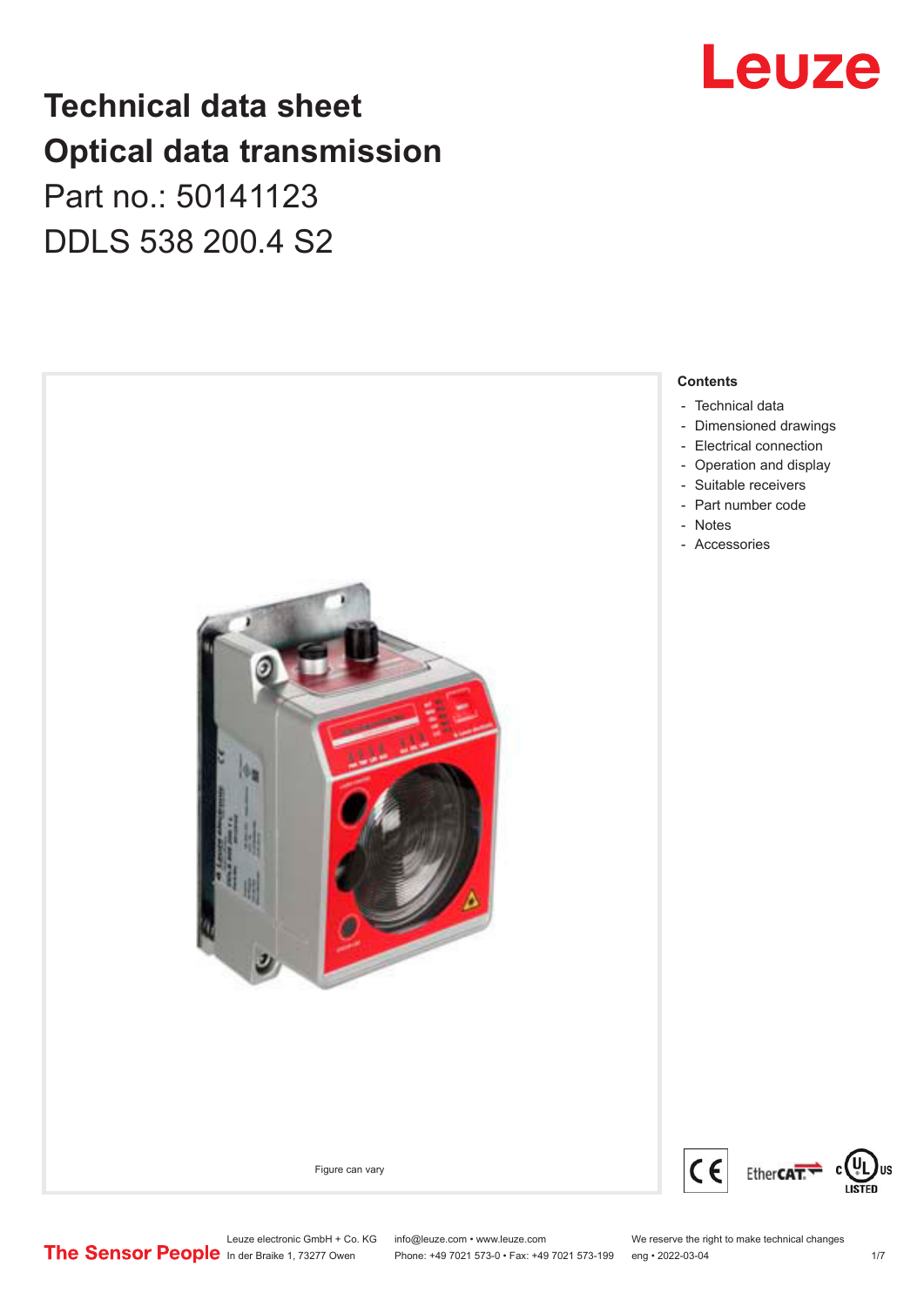### <span id="page-1-0"></span>**Technical data**

## **Leuze**

| <b>Basic data</b>                              |                                                                           |
|------------------------------------------------|---------------------------------------------------------------------------|
| <b>Series</b>                                  | <b>DDLS 500</b>                                                           |
| <b>Special version</b>                         |                                                                           |
| <b>Special version</b>                         | Not influenced by reflective surfaces<br>Operation of parallel light axes |
| <b>Optical data</b>                            |                                                                           |
| <b>Working range</b>                           | 100  200,000 mm                                                           |
| <b>Light source</b>                            | Laser                                                                     |
| <b>Transmission frequency</b>                  | F <sub>4</sub>                                                            |
| Usable opening angle transmitter               | 1 <sup>°</sup>                                                            |
| <b>Electrical data</b>                         |                                                                           |
| Performance data                               |                                                                           |
| Supply voltage U <sub>R</sub>                  | 18  30 V, DC                                                              |
|                                                |                                                                           |
| Inputs                                         |                                                                           |
| Number of digital switching inputs             | 1 Piece(s)                                                                |
|                                                |                                                                           |
| Outputs                                        |                                                                           |
| Number of digital switching outputs 1 Piece(s) |                                                                           |
| <b>Interface</b>                               |                                                                           |
| <b>Type</b>                                    | EtherCAT link down 5 ms, EtherCAT<br>Safety-over-EtherCAT (FSoE)          |
| <b>Connection</b>                              |                                                                           |
| <b>Number of connections</b>                   | 2 Piece(s)                                                                |
|                                                |                                                                           |
| <b>Connection 1</b>                            |                                                                           |
| <b>Type of connection</b>                      | Connector                                                                 |
| <b>Designation on device</b>                   | <b>POWER</b>                                                              |
| <b>Thread size</b>                             | M <sub>12</sub>                                                           |
| Type                                           | Male                                                                      |
| No. of pins                                    | $5 - pin$                                                                 |
| Encoding                                       | A-coded                                                                   |
|                                                |                                                                           |
| <b>Connection 2</b>                            |                                                                           |
| <b>Type of connection</b>                      | Connector                                                                 |
| <b>Designation on device</b>                   | <b>BUS</b>                                                                |
| <b>Thread size</b>                             | M <sub>12</sub>                                                           |

**No. of pins** 4 -pin **Encoding** D-coded

| Dimension (W x H x L)                                                 | 100 mm x 156 mm x 122.5 mm |
|-----------------------------------------------------------------------|----------------------------|
| <b>Housing material</b>                                               | Metal                      |
| Net weight                                                            | $1,250$ q                  |
| <b>Operation and display</b>                                          |                            |
| Type of display                                                       | Bar graph                  |
|                                                                       | LED                        |
| <b>Environmental data</b>                                             |                            |
| Ambient temperature, operation                                        | $-550 °C$                  |
| Ambient temperature, storage                                          | $-3570 °C$                 |
| <b>Certifications</b>                                                 |                            |
| Degree of protection                                                  | IP 65                      |
| <b>Certifications</b>                                                 | c UL US                    |
| Test procedure for EMC in accordance EN 1000-6-4                      |                            |
| with standard                                                         | EN 61000-6-2               |
| Test procedure for noise in accordance EN 60068-2-64<br>with standard |                            |
| Test procedure for oscillation in<br>accordance with standard         | EN 60068-2-6               |
| Test procedure for shock in<br>accordance with standard               | EN 60068-2-27              |
| <b>Classification</b>                                                 |                            |
| Customs tariff number                                                 | 85365019                   |
| <b>ECLASS 5.1.4</b>                                                   | 19039001                   |
| <b>ECLASS 8.0</b>                                                     | 19179090                   |
| <b>ECLASS 9.0</b>                                                     | 19179090                   |
| <b>ECLASS 10.0</b>                                                    | 19179090                   |
| ECLASS 11.0                                                           | 19179090                   |
| ECLASS 12.0                                                           | 19179090                   |
| <b>ETIM 5.0</b>                                                       | EC000515                   |
| <b>ETIM 6.0</b>                                                       | EC000515                   |
| <b>ETIM 7.0</b>                                                       | EC000310                   |

Leuze electronic GmbH + Co. KG info@leuze.com • www.leuze.com We reserve the right to make technical changes ln der Braike 1, 73277 Owen Phone: +49 7021 573-0 • Fax: +49 7021 573-199 eng • 2022-03-04 2/7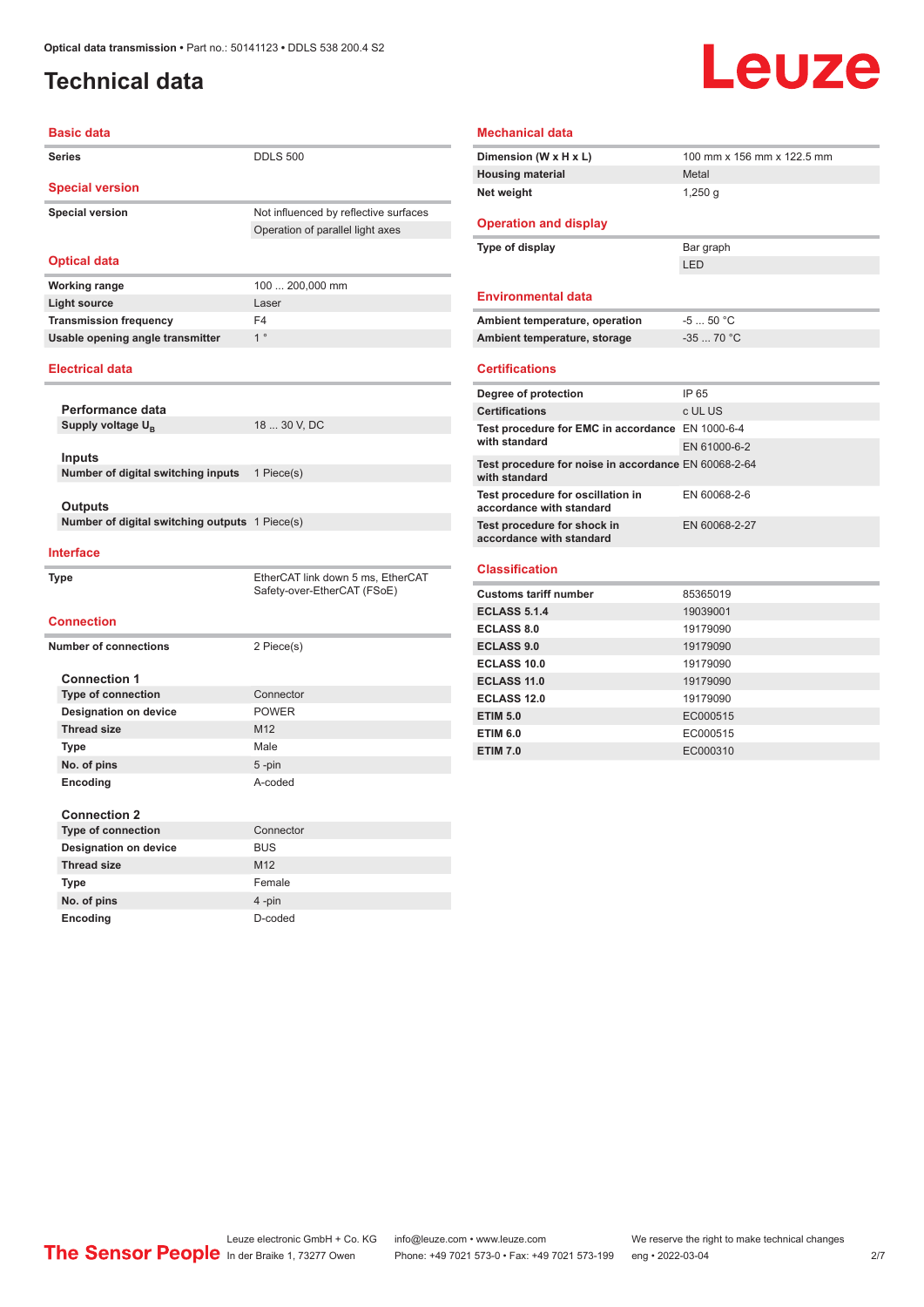### <span id="page-2-0"></span>**Dimensioned drawings**

All dimensions in millimeters







A Middleaxis Transmitter

B Center axis of transmitter and receiver

C Center axis of receiver

**Leuze**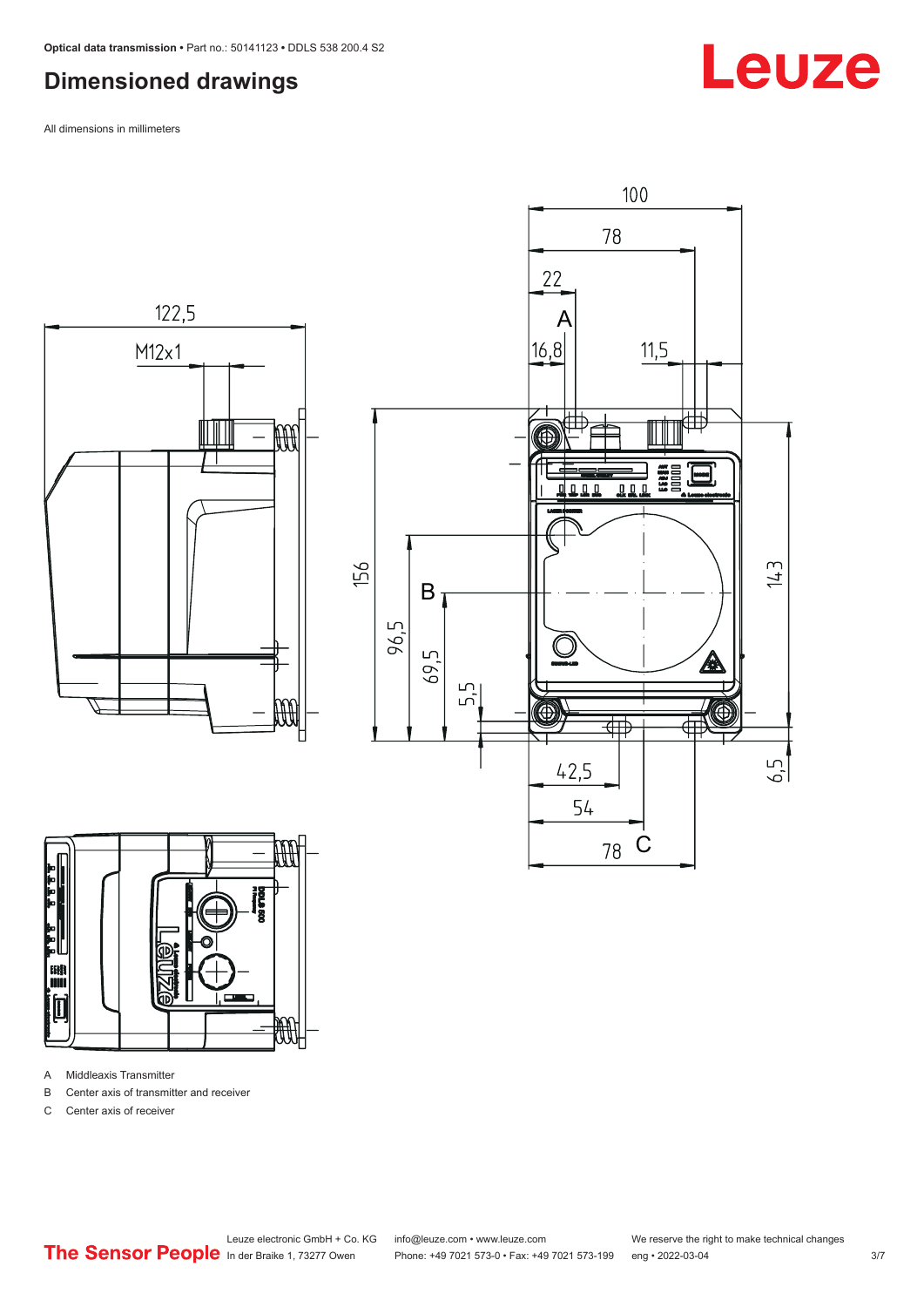#### <span id="page-3-0"></span>**Electrical connection**

| <b>Connection 1</b> | <b>POWER</b>   |
|---------------------|----------------|
| <b>Function</b>     | Signal IN      |
|                     | Signal OUT     |
|                     | Voltage supply |
| Type of connection  | Connector      |
| <b>Thread size</b>  | M12            |
| <b>Type</b>         | Male           |
| <b>Material</b>     | Metal          |
| No. of pins         | $5 - pin$      |
| Encoding            | A-coded        |

#### **Pin Pin assignment**

|                | <b>VIN</b>       |  |
|----------------|------------------|--|
| $\overline{2}$ | IO <sub>1</sub>  |  |
| 3              | GND              |  |
| $\overline{4}$ | IO <sub>2</sub>  |  |
| 5              | <b>FE/SHIELD</b> |  |

#### $FE$  $\spadesuit$ 1 2 4 5

#### **Connection 2 BUS**

| <b>Function</b>    | <b>BUS IN</b> |
|--------------------|---------------|
| Type of connection | Connector     |
| Thread size        | M12           |
| Type               | Female        |
| <b>Material</b>    | Metal         |
| No. of pins        | 4-pin         |
| Encoding           | D-coded       |

| Pin | <b>Pin assignment</b> |  |
|-----|-----------------------|--|
|     | TD+                   |  |
|     | $RD+$                 |  |
|     | TD-                   |  |
|     | RD-                   |  |

### **Operation and display**

| LED            |            | <b>Display</b>           | <b>Meaning</b>                                    |
|----------------|------------|--------------------------|---------------------------------------------------|
| 1              | <b>AUT</b> | Off                      | Operating mode not active                         |
|                |            | Green, continuous light  | Operating mode 'Automatic'                        |
| $\overline{2}$ | <b>MAN</b> | Off                      | Operating mode not active                         |
|                |            | Green, continuous light  | Operating mode 'Manual'                           |
| 3              | <b>ADJ</b> | Off                      | Operating mode not active                         |
|                |            | Green, continuous light  | Operating mode 'Adjust'                           |
| 4              | <b>LAS</b> | Off                      | Operating mode not active                         |
|                |            | Green, continuous light  | Operating mode 'Alignment-laser mounting support' |
| 5              | <b>LLC</b> | Off                      | Operating mode not active                         |
|                |            | Green, continuous light  | LLC without interruption                          |
|                |            | Red, continuous light    | LLC interrupted at least once                     |
| 6              | <b>PWR</b> | Off                      | No supply voltage                                 |
|                |            | Green, flashing          | Device ok, initialization phase                   |
|                |            | Green, continuous light  | Data transmission active                          |
|                |            | Red, flashing            | Data transmission interrupted                     |
|                |            | Red, continuous light    | Device error                                      |
| 7              | <b>TMP</b> | Off                      | Operating temperature OK                          |
|                |            | Orange, continuous light | Operating temperature critical                    |

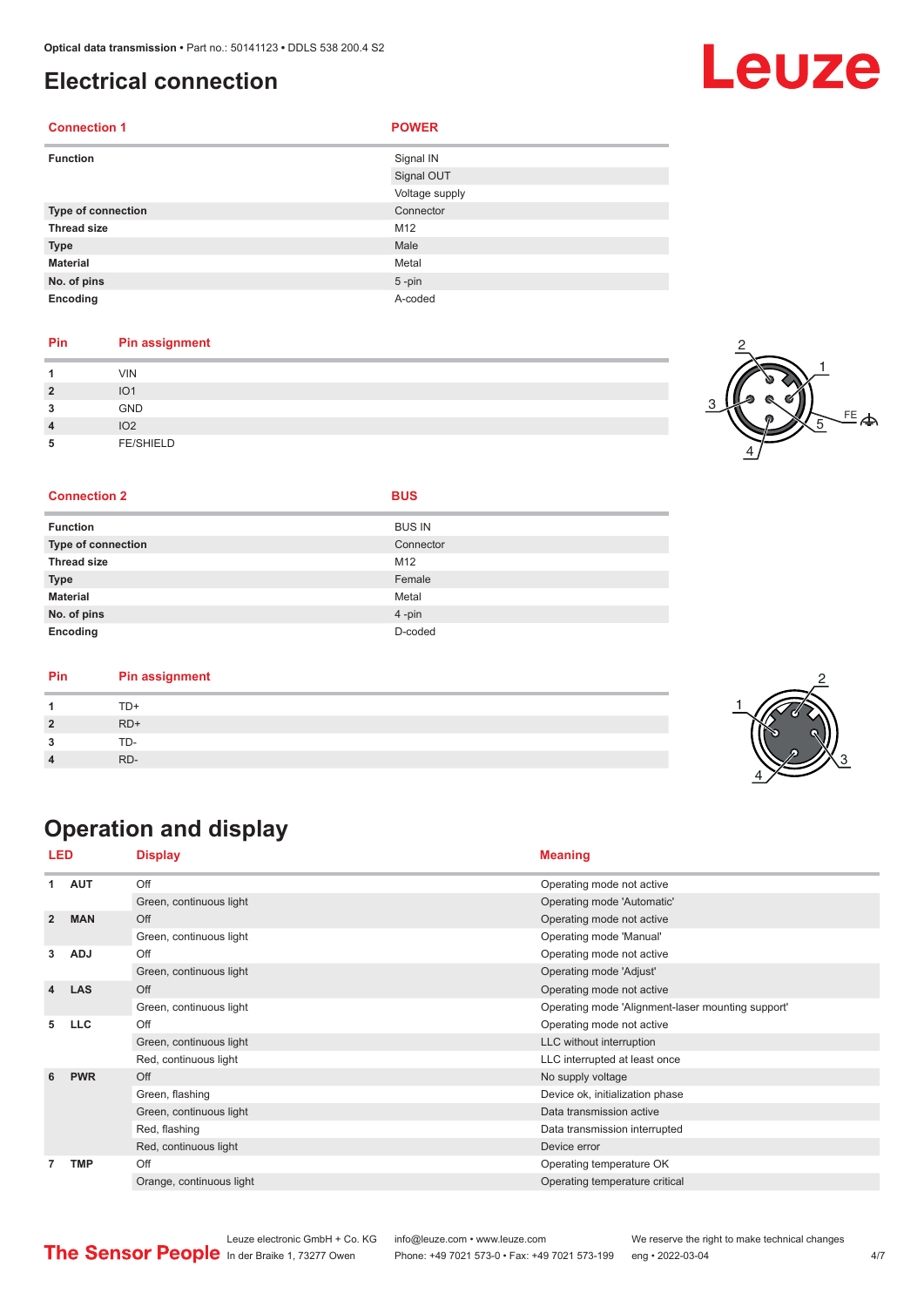### <span id="page-4-0"></span>**Operation and display**

## Leuze

| <b>LED</b>      |                                 | <b>Display</b>              | <b>Meaning</b>                                                |
|-----------------|---------------------------------|-----------------------------|---------------------------------------------------------------|
|                 | <b>TMP</b>                      | Red, continuous light       | Operating temperature exceeded or not met                     |
| 8               | <b>LSR</b>                      | Off                         | With function reserve                                         |
|                 |                                 | Orange, continuous light    | Device OK, warning set                                        |
| 9               | <b>MAS</b>                      | Off                         | Installation on slave side                                    |
|                 |                                 | Green, continuous light     | Installation on master side                                   |
| 10 <sup>1</sup> | <b>OLK</b>                      | Off                         | Fault                                                         |
|                 |                                 | Green, continuous light     | No data transmission                                          |
|                 |                                 | Orange, continuous light    | Data transmission active                                      |
| 11              | <b>ERL</b>                      | Off                         | Link OK                                                       |
|                 |                                 | Orange, continuous light    | Missing link (Ethernet cable connection) on the second device |
|                 |                                 | Red, continuous light       | No cable-connected link to the connected device               |
| 12              | <b>LINK</b>                     | Off                         | No cable-connected link to the connected device               |
|                 |                                 | Green, continuous light     | Link OK                                                       |
|                 |                                 | Orange, continuous light    | Data transmission active                                      |
| 13              | <b>SIGNAL</b><br><b>QUALITY</b> | 2 red, 2 orange and 4 green | Received signal level                                         |

#### **Suitable receivers**

| Part no. | <b>Designation</b> | <b>Article</b>               | <b>Description</b>                                                                                                                                          |
|----------|--------------------|------------------------------|-------------------------------------------------------------------------------------------------------------------------------------------------------------|
| 50141122 | DDLS 538 200.3 S2  | Optical data<br>transmission | Special version: Not influenced by reflective surfaces, Operation of parallel<br>light axes<br>Working range: 100  200,000 mm<br>Connection: Connector, M12 |

### **Part number code**

Part designation: **DDLS 5XXX YYY.Z A B CC**

| <b>DDLS</b> | Optical transceiver for digital data transmission                                                                                                                                                                                                                         |
|-------------|---------------------------------------------------------------------------------------------------------------------------------------------------------------------------------------------------------------------------------------------------------------------------|
| 5XXX        | <b>Series</b><br>508i: without integrated web server for remote diagnostics<br>508i: with integrated web server for remote diagnostics<br>538: without integrated web server for remote diagnostics (EtherCAT)<br>548i: with integrated web server for remote diagnostics |
| <b>YYY</b>  | Range for data transmission in m                                                                                                                                                                                                                                          |
| z           | Frequency of the transmitter<br>0: Frequency F0<br>1: Frequency F1<br>2: Frequency F2<br>3: Frequency F3<br>4: Frequency F4                                                                                                                                               |
| A           | Option<br>L: integrated laser alignment aid (for transmitter/receiver)<br>n/a: standard                                                                                                                                                                                   |
| B           | <b>Special equipment</b><br>H: With heating<br>n/a: no special equipment                                                                                                                                                                                                  |
| CC          | <b>Special equipment</b><br>S2: Optimized for EtherCAT transmission<br>n/a: no special equipment                                                                                                                                                                          |



 $\&$  A list with all available device types can be found on the Leuze website at www.leuze.com.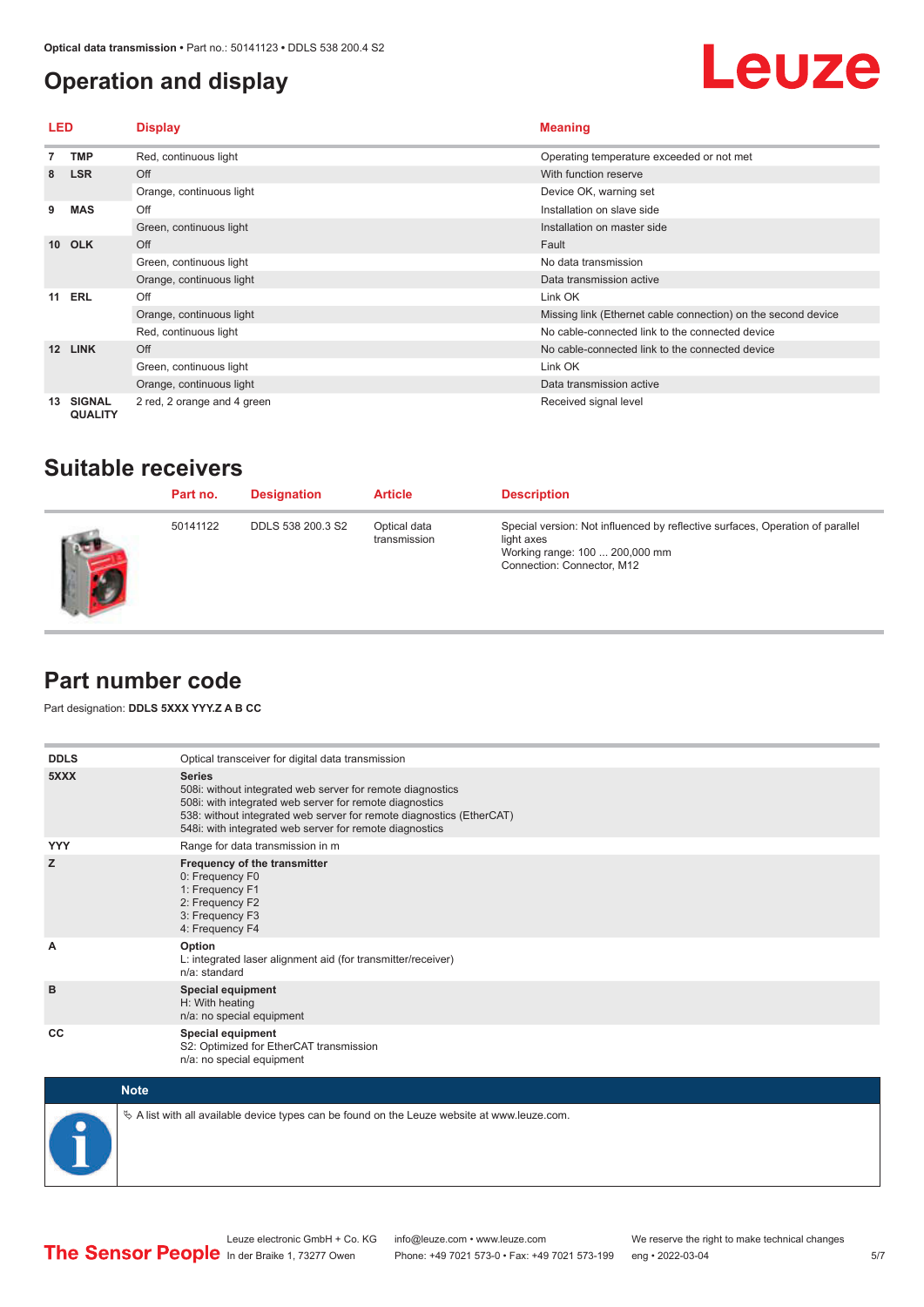#### <span id="page-5-0"></span>**Notes**

# Leuze

#### **Observe intended use!**

 $\%$  This product is not a safety sensor and is not intended as personnel protection.

 $\&$  The product may only be put into operation by competent persons.

 $\%$  Only use the product in accordance with its intended use.

|  | <b>For UL applications:</b>                                                                                                       |
|--|-----------------------------------------------------------------------------------------------------------------------------------|
|  | Vertal Code). For UL applications, use is only permitted in Class 2 circuits in accordance with the NEC (National Electric Code). |
|  |                                                                                                                                   |
|  | <b>ATTENTION! INVISIBLE LASER RADIATION - CLASS 1M LASER PRODUCT</b>                                                              |

#### **Do not expose users of telescopic optics!**

The device satisfies the requirements of IEC 60825-1:2007 (EN 60825-1:2007) safety regulations for a product of **laser class 1M** as well as the U.S. 21 CFR 1040.10 regulations with deviations corresponding to "Laser Notice No. 50" from June 24, 2007.

#### $\%$  Do not expose users of telescopic optics!

The device satisfies the requirements of IEC 60825-1:2007 (EN 60825-1:2007) safety regulations for a product of **laser class 1M** as well as the U.S. 21 CFR 1040.10 regulations with deviations corresponding to "Laser Notice No. 50" from June 24, 2007.

- ª Looking into the beam path for extended periods using telescope optics may damage the eye's retina. Never look using telescope optics into the laser beam or in the direction of reflecting beams.
- ª CAUTION! The use of operating and adjusting devices other than those specified here or the carrying out of differing procedures may lead to dangerous exposure to radiation!

The use of optical instruments or devices (e.g., magnifying glasses, binoculars) in combination with the device increases the danger of eye damage.

 $\&$  Observe the applicable statutory and local laser protection regulations.

 $\%$  The device must not be tampered with and must not be changed in any way. There are no user-serviceable parts inside the device. Repairs must only be performed by Leuze electronic GmbH + Co. KG.

#### **Accessories**

### Connection technology - Connection cables

|   |   | Part no. | <b>Designation</b>      | <b>Article</b>   | <b>Description</b>                                                                                                                                                                            |
|---|---|----------|-------------------------|------------------|-----------------------------------------------------------------------------------------------------------------------------------------------------------------------------------------------|
| ₽ | W | 50132079 | KD U-M12-5A-V1-<br>050  | Connection cable | Connection 1: Connector, M12, Axial, Female, A-coded, 5-pin<br>Connection 2: Open end<br>Shielded: No<br>Cable length: 5,000 mm<br>Sheathing material: PVC                                    |
| œ |   | 50135074 | KS ET-M12-4A-P7-<br>050 | Connection cable | Suitable for interface: Ethernet<br>Connection 1: Connector, M12, Axial, Male, D-coded, 4-pin<br>Connection 2: Open end<br>Shielded: Yes<br>Cable length: 5,000 mm<br>Sheathing material: PUR |